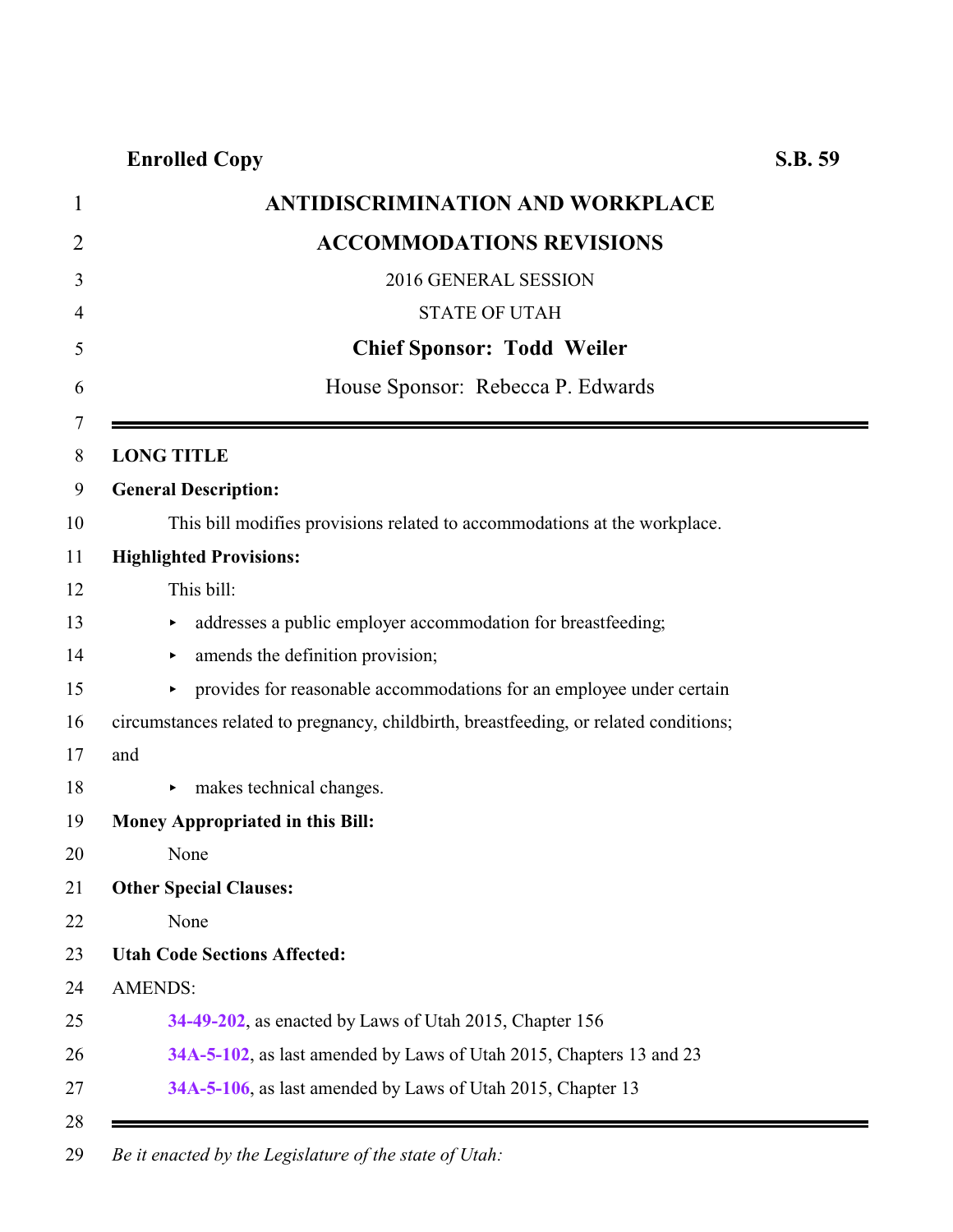<span id="page-1-0"></span>

| 30 | Section 1. Section 34-49-202 is amended to read:                                                |
|----|-------------------------------------------------------------------------------------------------|
| 31 | 34-49-202. Reasonable breaks and private room required.                                         |
| 32 | $(1)$ (a) A public employer shall:                                                              |
| 33 | (i) provide for at least one year after the birth of a public employee's child reasonable       |
| 34 | breaks for each time the public employee needs to breast feed or express milk; and              |
| 35 | (ii) consult with the public employee to determine the frequency and duration of the            |
| 36 | breaks.                                                                                         |
| 37 | (b) A break required under Subsection $(1)(a)$ shall, to the extent possible, run               |
| 38 | concurrent with any other break period otherwise provided to the public employee.               |
| 39 | (2) (a) A public employer shall provide for a public employee a room or other location          |
| 40 | in close proximity to the public employee's work area.                                          |
| 41 | (b) The room described in Subsection $(2)(a)$ :                                                 |
| 42 | (i) may not be a bathroom or toilet stall; and                                                  |
| 43 | $(ii)$ shall:                                                                                   |
| 44 | (A) be maintained in a clean and sanitary condition;                                            |
| 45 | (B) provide privacy shielded from the view of and intrusion from coworkers or the               |
| 46 | public;                                                                                         |
| 47 | (C) be available at the times and for a duration required by the public employee as             |
| 48 | determined in consultation with the public employee under Subsection $(1)(a)(ii)$ ; and         |
| 49 | (D) have an electrical outlet.                                                                  |
| 50 | (c) (i) Notwithstanding Subsection (2)(a), an employer is not required to comply with           |
| 51 | the requirements of Subsections $(2)(a)$ and $(b)$ if compliance would create an undue hardship |
| 52 | on the operations of the employer.                                                              |
| 53 | (ii) For purposes of Subsection $(2)(c)(i)$ , an undue hardship is a requirement that would     |
| 54 | cause the employer significant difficulty or expense when considered in relation to the size,   |
| 55 | financial resources, nature, or structure of the employer's operations.                         |
| 56 | (3) (a) A public employer shall provide access to a clean and well-maintained                   |
| 57 | refrigerator or freezer for the temporary storage of the public employee's breast milk.         |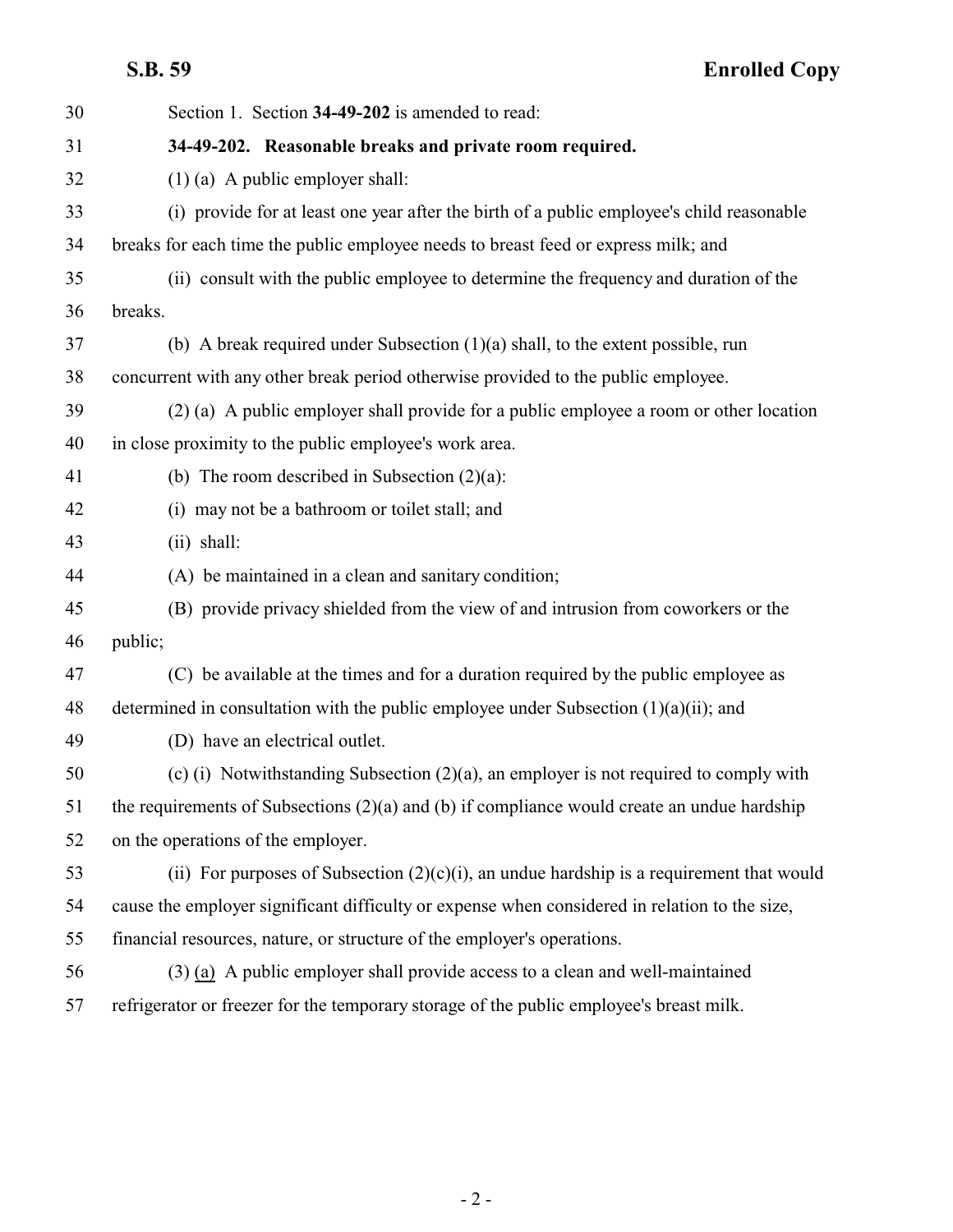<span id="page-2-0"></span>

| 58                | (b) Notwithstanding Subsection $(3)(a)$ , a public employer with a public employee not           |
|-------------------|--------------------------------------------------------------------------------------------------|
| 59                | working in an office building may, in the alternative, provide a nonelectric insulated container |
| 60                | for storage of the public employee's breast milk.                                                |
| 61                | Section 2. Section 34A-5-102 is amended to read:                                                 |
| 62                | 34A-5-102. Definitions -- Unincorporated entities.                                               |
| 63                | (1) As used in this chapter:                                                                     |
| 64                | (a) "Affiliate" means the same as that term is defined in Section $16-6a-102$ .                  |
| 65                | (b) "Apprenticeship" means a program for the training of apprentices including a                 |
| 66                | program providing the training of those persons defined as apprentices by Section 35A-6-102.     |
| 67                | (c) "Bona fide occupational qualification" means a characteristic applying to an                 |
| 68                | employee that:                                                                                   |
| 69                | (i) is necessary to the operation; or                                                            |
| 70                | (ii) is the essence of the employee's employer's business.                                       |
| 71                | (d) "Court" means:                                                                               |
| 72                | (i) the district court in the judicial district of the state in which the asserted unfair        |
| 73                | employment practice occurs; or                                                                   |
| 74                | (ii) if the district court is not in session at that time, a judge of the court described in     |
| 75                | Subsection $(1)(d)(i)$ .                                                                         |
| 76                | (e) "Director" means the director of the division.                                               |
| 77                | (f) "Disability" means a physical or mental disability as defined and covered by the             |
| 78                | Americans with Disabilities Act of 1990, 42 U.S.C. Sec. 12102.                                   |
| 79                | "Division" means the Division of Antidiscrimination and Labor.<br>(g)                            |
| 80                | (h) "Employee" means a person applying with or employed by an employer.                          |
| 81                | $(i)$ (i) "Employer" means:                                                                      |
| 82                | $(A)$ the state;                                                                                 |
| 83                | (B) a political subdivision;                                                                     |
| 84                | (C) a board, commission, department, institution, school district, trust, or agent of the        |
| $\Omega$ $\Gamma$ |                                                                                                  |

state or a political subdivision of the state; or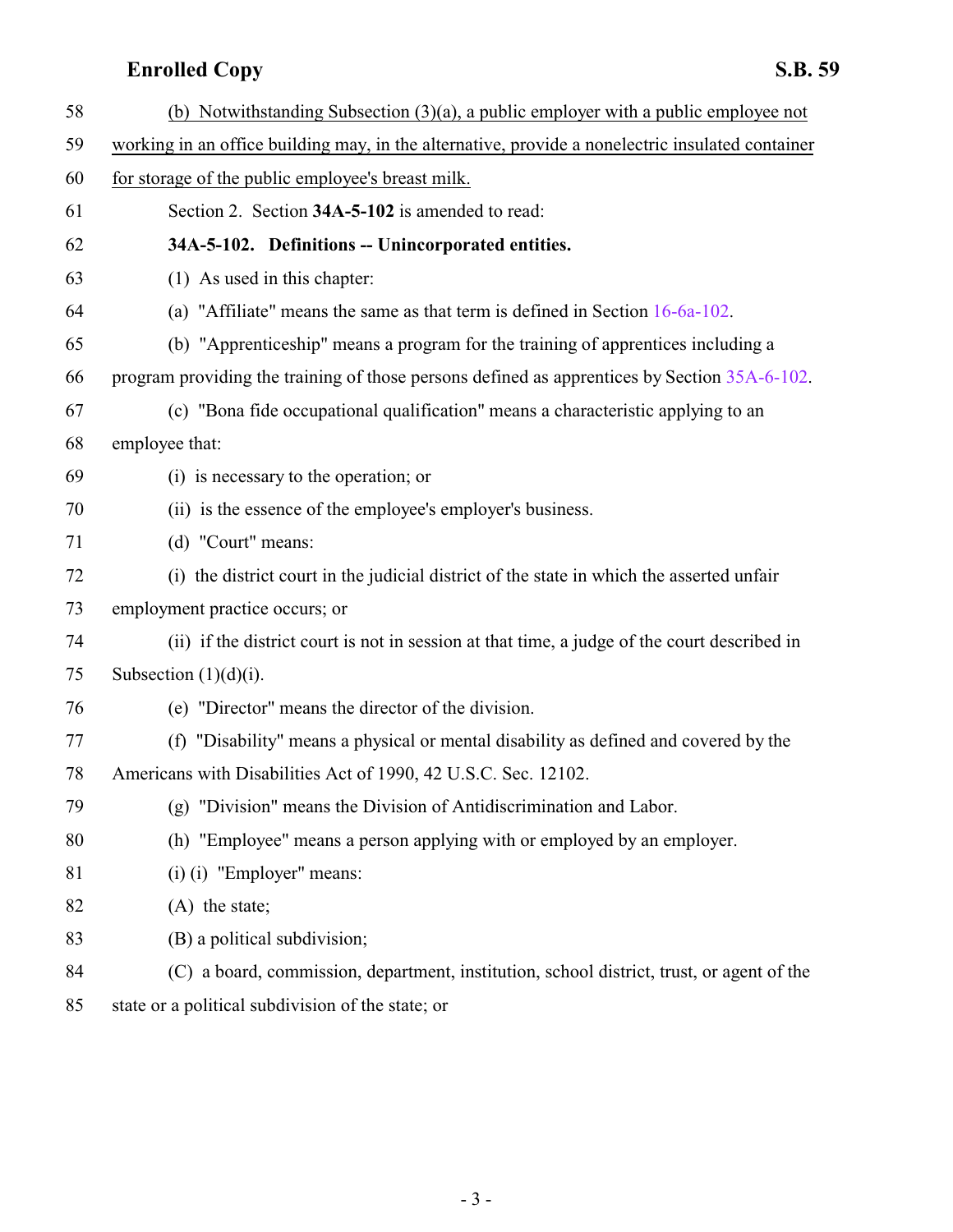| 86  | (D) a person employing 15 or more employees within the state for each working day in                |
|-----|-----------------------------------------------------------------------------------------------------|
| 87  | each of 20 calendar weeks or more in the current or preceding calendar year.                        |
| 88  | (ii) "Employer" does not include:                                                                   |
| 89  | (A) a religious organization, a religious corporation sole, a religious association, a              |
| 90  | religious society, a religious educational institution, or a religious leader, when that individual |
| 91  | is acting in the capacity of a religious leader;                                                    |
| 92  | (B) any corporation or association constituting an affiliate, a wholly owned subsidiary,            |
| 93  | or an agency of any religious organization, religious corporation sole, religious association, or   |
| 94  | religious society; or                                                                               |
| 95  | (C) the Boy Scouts of America or its councils, chapters, or subsidiaries.                           |
| 96  | (i) "Employment agency" means a person:                                                             |
| 97  | (i) undertaking to procure employees or opportunities to work for any other person; or              |
| 98  | (ii) holding the person out to be equipped to take an action described in Subsection                |
| 99  | (1)(j)(i).                                                                                          |
| 100 | (k) "Gender identity" has the meaning provided in the Diagnostic and Statistical                    |
| 101 | Manual (DSM-5). A person's gender identity can be shown by providing evidence, including,           |
| 102 | but not limited to, medical history, care or treatment of the gender identity, consistent and       |
| 103 | uniform assertion of the gender identity, or other evidence that the gender identity is sincerely   |
| 104 | held, part of a person's core identity, and not being asserted for an improper purpose.             |
| 105 | (1) "Joint apprenticeship committee" means an association of representatives of a labor             |
| 106 | organization and an employer providing, coordinating, or controlling an apprentice training         |
| 107 | program.                                                                                            |
| 108 | (m) "Labor organization" means an organization that exists for the purpose in whole or              |
| 109 | in part of:                                                                                         |
| 110 | (i) collective bargaining;                                                                          |
| 111 | (ii) dealing with employers concerning grievances, terms or conditions of employment;               |
| 112 | or                                                                                                  |
| 113 | (iii) other mutual aid or protection in connection with employment.                                 |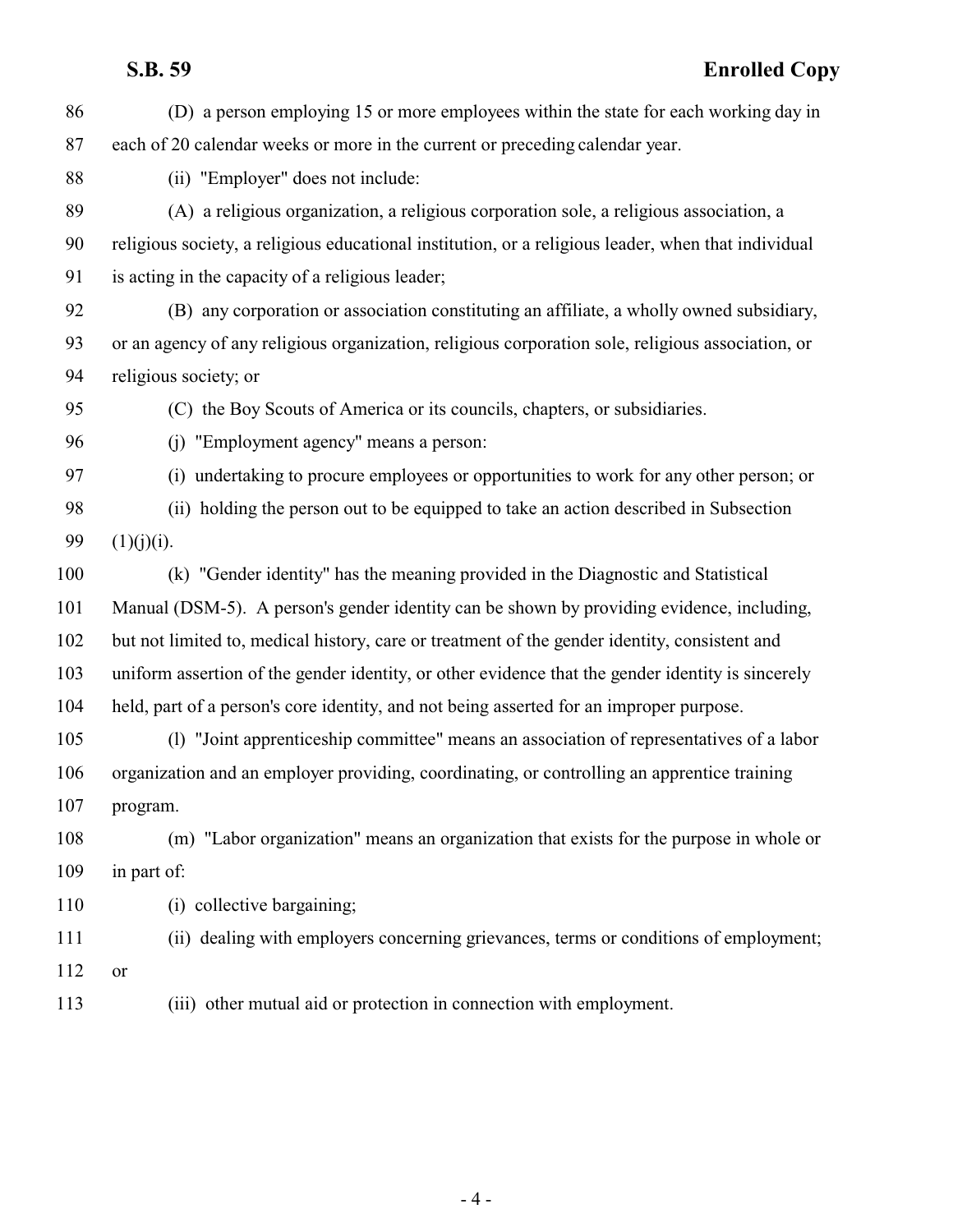| 114 | (n) "National origin" means the place of birth, domicile, or residence of an individual        |
|-----|------------------------------------------------------------------------------------------------|
| 115 | or of an individual's ancestors.                                                               |
| 116 | (o) "On-the-job-training" means a program designed to instruct a person who, while             |
| 117 | learning the particular job for which the person is receiving instruction:                     |
| 118 | (i) is also employed at that job; or                                                           |
| 119 | (ii) may be employed by the employer conducting the program during the course of the           |
| 120 | program, or when the program is completed.                                                     |
| 121 | (p) "Person" means:                                                                            |
| 122 | (i) one or more individuals, partnerships, associations, corporations, legal                   |
| 123 | representatives, trusts or trustees, or receivers;                                             |
| 124 | (ii) the state; and                                                                            |
| 125 | (iii) a political subdivision of the state.                                                    |
| 126 | (q) "Pregnancy, childbirth, or pregnancy-related conditions" includes breastfeeding or         |
| 127 | medical conditions related to breastfeeding.                                                   |
| 128 | (r) "Presiding officer" means the same as that term is defined in Section $63G-4-103$ .        |
| 129 | (s) "Prohibited employment practice" means a practice specified as discriminatory, and         |
| 130 | therefore unlawful, in Section 34A-5-106.                                                      |
| 131 | (t) "Religious leader" means an individual who is associated with, and is an authorized        |
| 132 | representative of, a religious organization or association or a religious corporation sole,    |
| 133 | including a member of clergy, a minister, a pastor, a priest, a rabbi, an imam, or a spiritual |
| 134 | advisor.                                                                                       |
| 135 | (u) "Retaliate" means the taking of adverse action by an employer, employment                  |
| 136 | agency, labor organization, apprenticeship program, on-the-job training program, or vocational |
| 137 | school against one of its employees, applicants, or members because the employee, applicant,   |
| 138 | or member:                                                                                     |
| 139 | (i) opposes an employment practice prohibited under this chapter; or                           |
| 140 | (ii) files charges, testifies, assists, or participates in any way in a proceeding,            |
|     |                                                                                                |

investigation, or hearing under this chapter.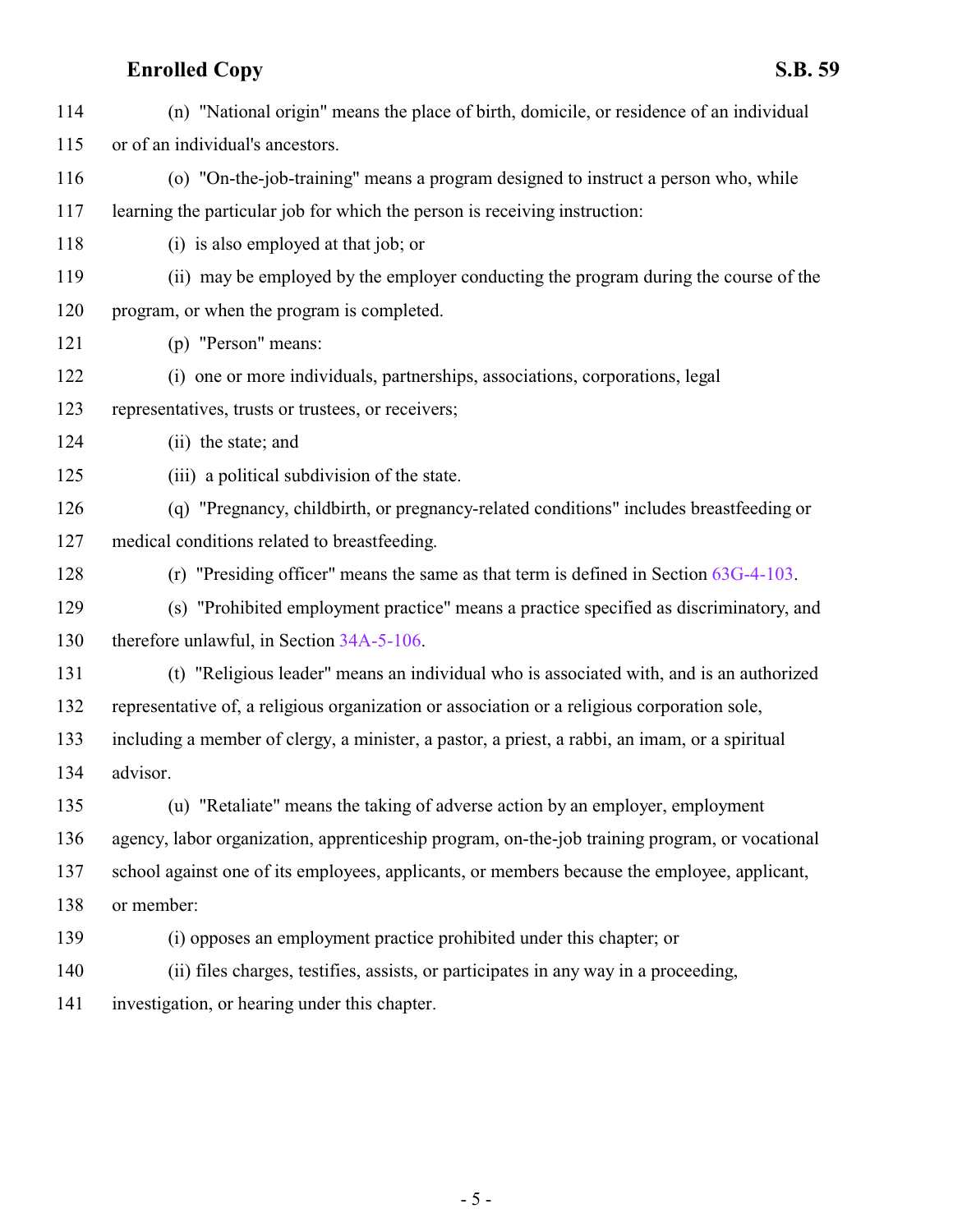(v) "Sexual orientation" means an individual's actual or perceived orientation as heterosexual, homosexual, or bisexual. (w) "Undue hardship" means an action that requires significant difficulty or expense when considered in relation to factors such as the size of the entity, the entity's financial resources, and the nature and structure of the entity's operation.  $[(\forall \theta)](x)$  "Unincorporated entity" means an entity organized or doing business in the

148 state that is not:

- (i) an individual;
- (ii) a corporation; or

(iii) publicly traded.

 $[(\pi)]$  (y) "Vocational school" means a school or institution conducting a course of instruction, training, or retraining to prepare individuals to follow an occupation or trade, or to pursue a manual, technical, industrial, business, commercial, office, personal services, or other nonprofessional occupations.

- (2) (a) For purposes of this chapter, an unincorporated entity that is required to be licensed under Title 58, Chapter 55, Utah Construction Trades Licensing Act, is presumed to be the employer of each individual who, directly or indirectly, holds an ownership interest in the unincorporated entity.
- (b) Pursuant to rules made by the commission in accordance with Title 63G, Chapter 3, Utah Administrative Rulemaking Act, an unincorporated entity may rebut the presumption under Subsection (2)(a) for an individual by establishing by clear and convincing evidence that
- the individual:

(i) is an active manager of the unincorporated entity;

 (ii) directly or indirectly holds at least an 8% ownership interest in the unincorporated 166 entity; or

- (iii) is not subject to supervision or control in the performance of work by:
- (A) the unincorporated entity; or
- (B) a person with whom the unincorporated entity contracts.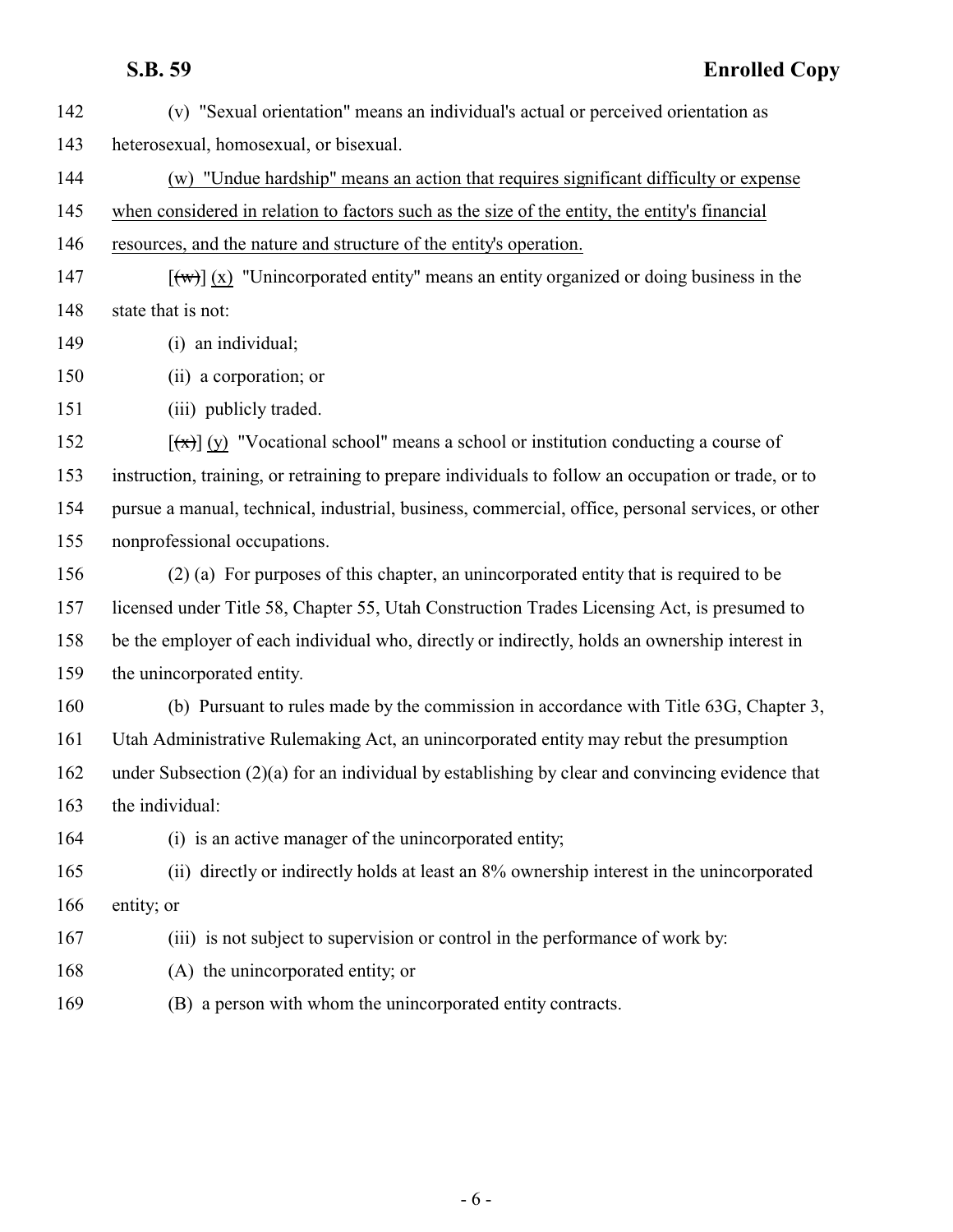<span id="page-6-0"></span>

| 170 | (c) As part of the rules made under Subsection $(2)(b)$ , the commission may define:             |
|-----|--------------------------------------------------------------------------------------------------|
| 171 | (i) "active manager";                                                                            |
| 172 | (ii) "directly or indirectly holds at least an 8% ownership interest"; and                       |
| 173 | (iii) "subject to supervision or control in the performance of work."                            |
| 174 | Section 3. Section 34A-5-106 is amended to read:                                                 |
| 175 | 34A-5-106. Discriminatory or prohibited employment practices -- Permitted                        |
| 176 | practices.                                                                                       |
| 177 | (1) It is a discriminatory or prohibited employment practice to take an action described         |
| 178 | in Subsections (1)(a) through $[ff](g)$ .                                                        |
| 179 | (a) (i) An employer may not refuse to hire, promote, discharge, demote, or terminate a           |
| 180 | person, or to retaliate against, harass, or discriminate in matters of compensation or in terms, |
| 181 | privileges, and conditions of employment against a person otherwise qualified, because of:       |
| 182 | $(A)$ race;                                                                                      |
| 183 | $(B)$ color;                                                                                     |
| 184 | $(C)$ sex;                                                                                       |
| 185 | (D) pregnancy, childbirth, or pregnancy-related conditions;                                      |
| 186 | (E) age, if the individual is 40 years of age or older;                                          |
| 187 | (F) religion;                                                                                    |
| 188 | (G) national origin;                                                                             |
| 189 | (H) disability;                                                                                  |
| 190 | (I) sexual orientation; or                                                                       |
| 191 | (J) gender identity.                                                                             |
| 192 | (ii) A person may not be considered "otherwise qualified," unless that person possesses          |
| 193 | the following required by an employer for any particular job, job classification, or position:   |
| 194 | (A) education;                                                                                   |
| 195 | (B) training;                                                                                    |
| 196 | (C) ability, with or without reasonable accommodation;                                           |
| 197 | (D) moral character;                                                                             |
|     |                                                                                                  |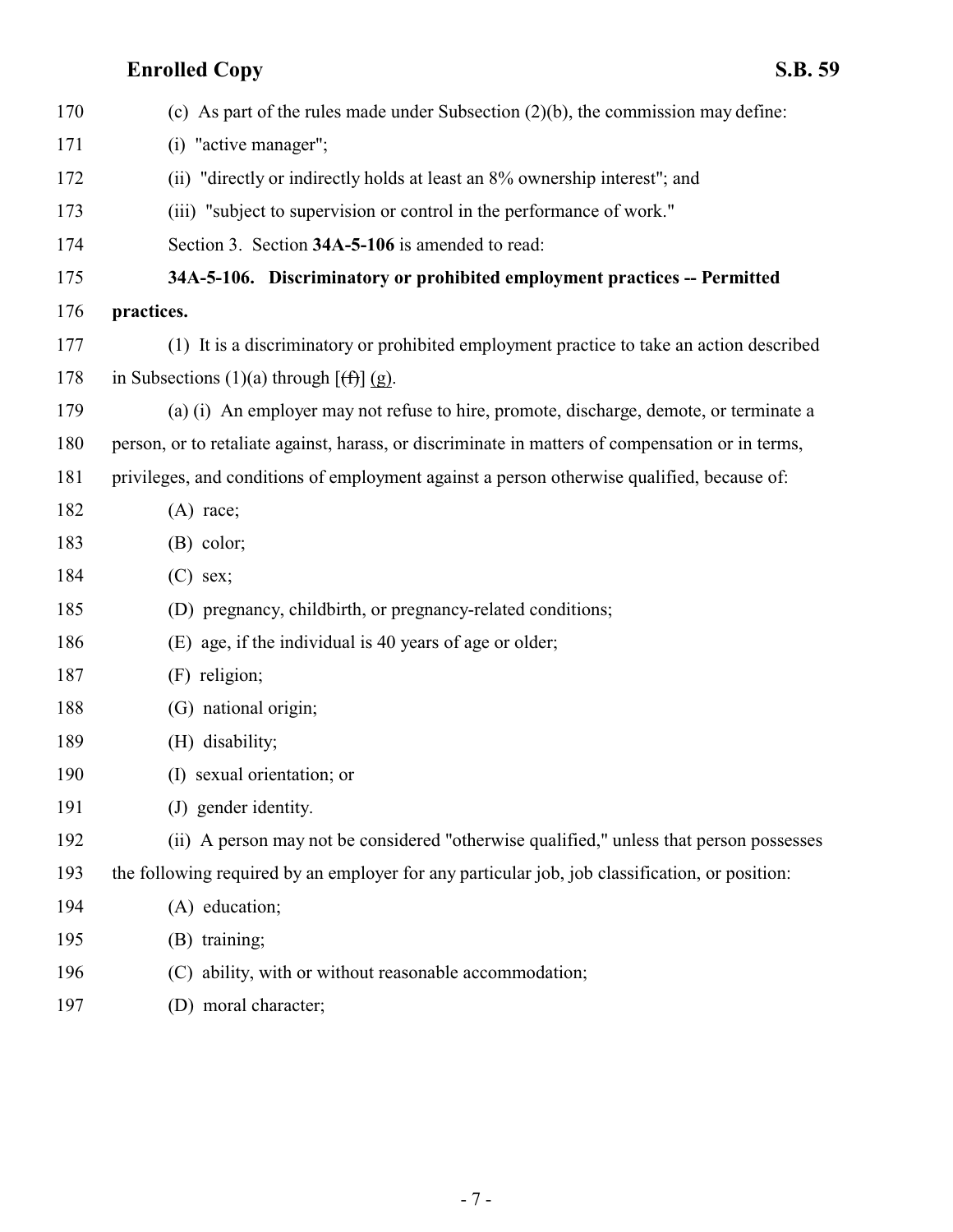| 198 | (E) integrity;                                                                                 |
|-----|------------------------------------------------------------------------------------------------|
| 199 | disposition to work;<br>(F)                                                                    |
| 200 | (G) adherence to reasonable rules and regulations; and                                         |
| 201 | (H) other job related qualifications required by an employer.                                  |
| 202 | (iii) (A) As used in this chapter, "to discriminate in matters of compensation" means          |
| 203 | the payment of differing wages or salaries to employees having substantially equal experience, |
| 204 | responsibilities, and skill for the particular job.                                            |
| 205 | (B) Notwithstanding Subsection $(1)(a)(iii)(A)$ :                                              |
| 206 | (I) nothing in this chapter prevents an increase in pay as a result of longevity with the      |
| 207 | employer, if the salary increase is uniformly applied and available to all employees on a      |
| 208 | substantially proportional basis; and                                                          |
| 209 | (II) nothing in this section prohibits an employer and employee from agreeing to a rate        |
| 210 | of pay or work schedule designed to protect the employee from loss of Social Security payment  |
| 211 | or benefits if the employee is eligible for those payments.                                    |
| 212 | (b) An employment agency may not:                                                              |
| 213 | (i) refuse to list and properly classify for employment, or refuse to refer an individual      |
| 214 | for employment, in a known available job for which the individual is otherwise qualified,      |
| 215 | because of:                                                                                    |
| 216 | $(A)$ race;                                                                                    |
| 217 | $(B)$ color;                                                                                   |
| 218 | $(C)$ sex;                                                                                     |
| 219 | (D) pregnancy, childbirth, or pregnancy-related conditions;                                    |
| 220 | (E) religion;                                                                                  |
| 221 | (F) national origin;                                                                           |
| 222 | (G) age, if the individual is 40 years of age or older;                                        |
| 223 | (H) disability;                                                                                |
| 224 | (I) sexual orientation; or                                                                     |
| 225 | (J) gender identity; or                                                                        |
|     |                                                                                                |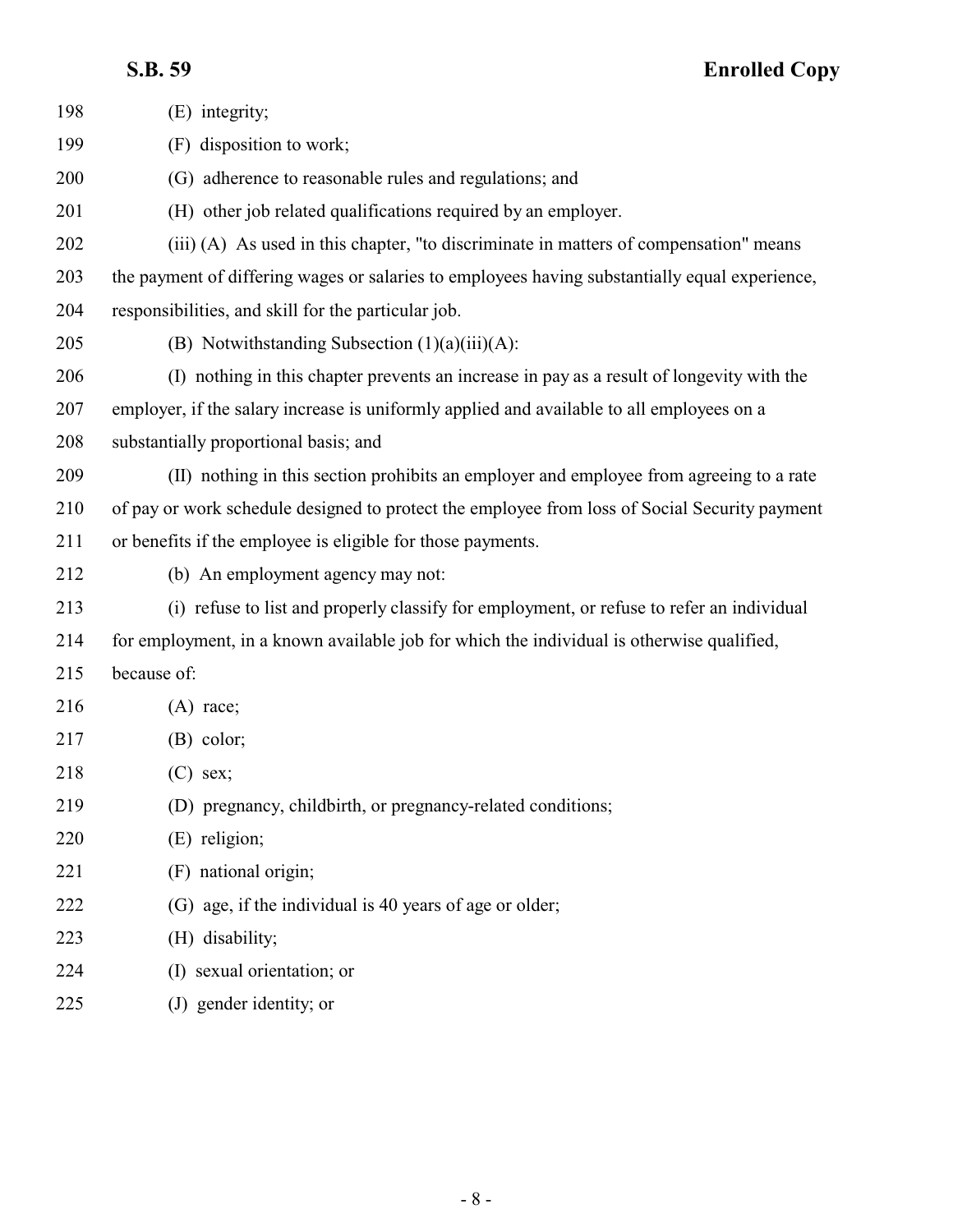(ii) comply with a request from an employer for referral of an applicant for

employment if the request indicates either directly or indirectly that the employer discriminates

| 228 | in employment on account of: |
|-----|------------------------------|
|-----|------------------------------|

| 229 | $(A)$ race;                                                                                 |
|-----|---------------------------------------------------------------------------------------------|
| 230 | $(B)$ color;                                                                                |
| 231 | $(C)$ sex;                                                                                  |
| 232 | (D) pregnancy, childbirth, or pregnancy-related conditions;                                 |
| 233 | (E) religion;                                                                               |
| 234 | (F) national origin;                                                                        |
| 235 | (G) age, if the individual is 40 years of age or older;                                     |
| 236 | (H) disability;                                                                             |
| 237 | (I) sexual orientation; or                                                                  |
| 238 | (J) gender identity.                                                                        |
| 239 | (c) (i) A labor organization may not for a reason listed in Subsection $(1)(c)(ii)$ :       |
| 240 | (A) exclude an individual otherwise qualified from full membership rights in the labor      |
| 241 | organization;                                                                               |
| 242 | (B) expel the individual from membership in the labor organization; or                      |
| 243 | (C) otherwise discriminate against or harass a member of the labor organization in full     |
| 244 | employment of work opportunity, or representation.                                          |
| 245 | (ii) A labor organization may not take an action listed in this Subsection $(1)(c)$ because |
| 246 | of:                                                                                         |
| 247 | $(A)$ race;                                                                                 |
| 248 | $(B)$ sex;                                                                                  |
| 249 | (C) pregnancy, childbirth, or pregnancy-related conditions;                                 |
| 250 | (D) religion;                                                                               |
| 251 | (E) national origin;                                                                        |
| 252 | (F) age, if the individual is 40 years of age or older;                                     |
| 253 | (G) disability;                                                                             |
|     |                                                                                             |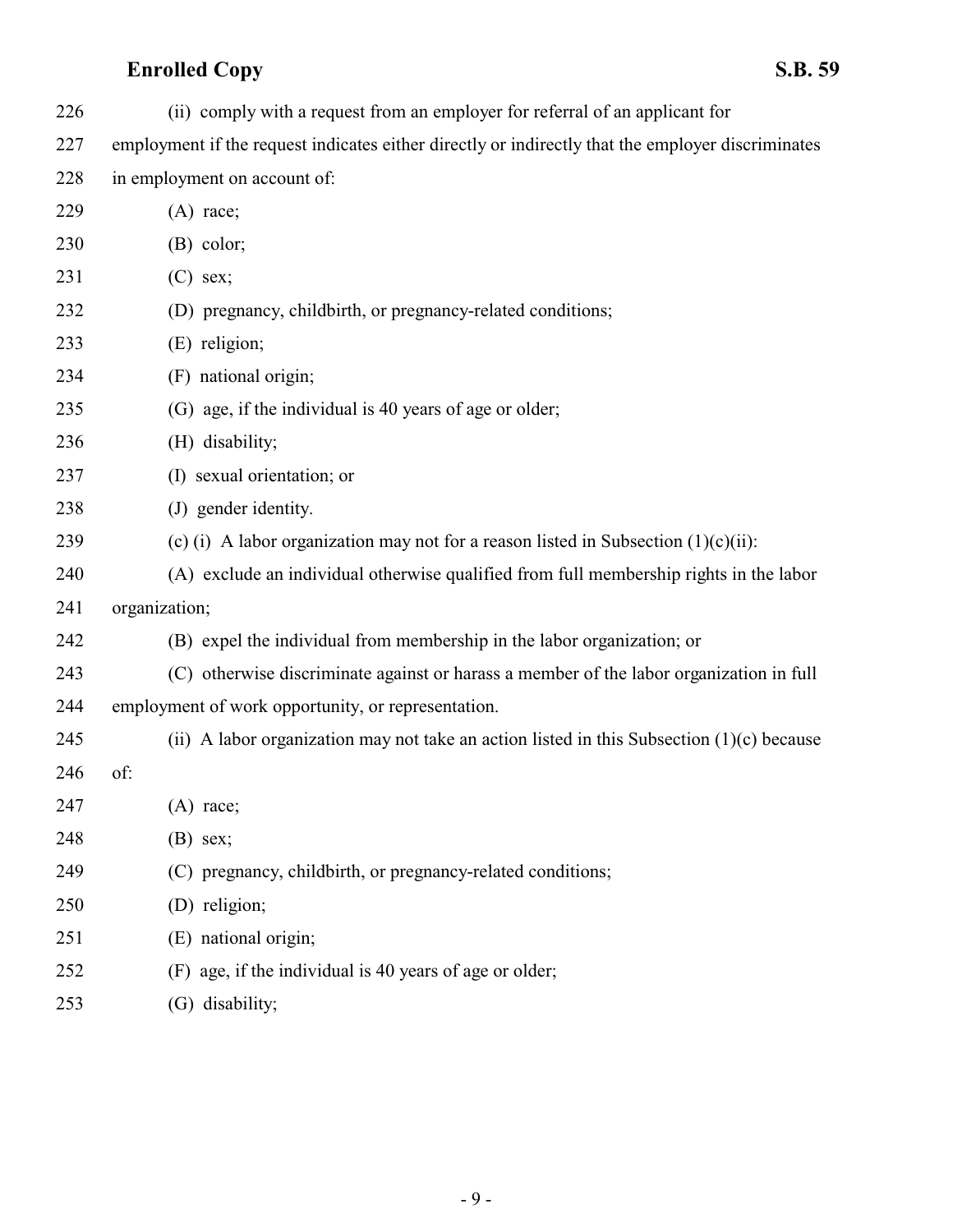| 254 | (H) sexual orientation; or                                                                      |
|-----|-------------------------------------------------------------------------------------------------|
| 255 | (I) gender identity.                                                                            |
| 256 | (d) (i) Unless based upon a bona fide occupational qualification, or required by and            |
| 257 | given to an agency of government for a security reason, an employer, employment agency, or      |
| 258 | labor organization may not do the following if the statement, advertisement, publication, form, |
| 259 | or inquiry violates Subsection $(1)(d)(ii)$ :                                                   |
| 260 | (A) print, circulate, or cause to be printed or circulated a statement, advertisement, or       |
| 261 | publication;                                                                                    |
| 262 | (B) use a form of application for employment or membership; or                                  |
| 263 | (C) make any inquiry in connection with prospective employment or membership.                   |
| 264 | (ii) This Subsection $(1)(d)$ applies to a statement, advertisement, publication, form, or      |
| 265 | inquiry that directly expresses a limitation, specification, or discrimination as to:           |
| 266 | $(A)$ race;                                                                                     |
| 267 | $(B)$ color;                                                                                    |
| 268 | (C) religion;                                                                                   |
| 269 | $(D)$ sex;                                                                                      |
| 270 | (E) pregnancy, childbirth, or pregnancy-related conditions;                                     |
| 271 | (F) national origin;                                                                            |
| 272 | (G) age, if the individual is 40 years of age or older;                                         |
| 273 | (H) disability;                                                                                 |
| 274 | (I) sexual orientation; or                                                                      |
| 275 | (J) gender identity.                                                                            |
| 276 | (e) A person, whether or not an employer, an employment agency, a labor organization,           |
| 277 | or an employee or member of an employer, employment agency, or labor organization, may          |
| 278 | not:                                                                                            |
| 279 | (i) aid, incite, compel, or coerce the doing of an act defined in this section to be a          |
| 280 | discriminatory or prohibited employment practice;                                               |
| 281 | (ii) obstruct or prevent a person from complying with this chapter, or any order issued         |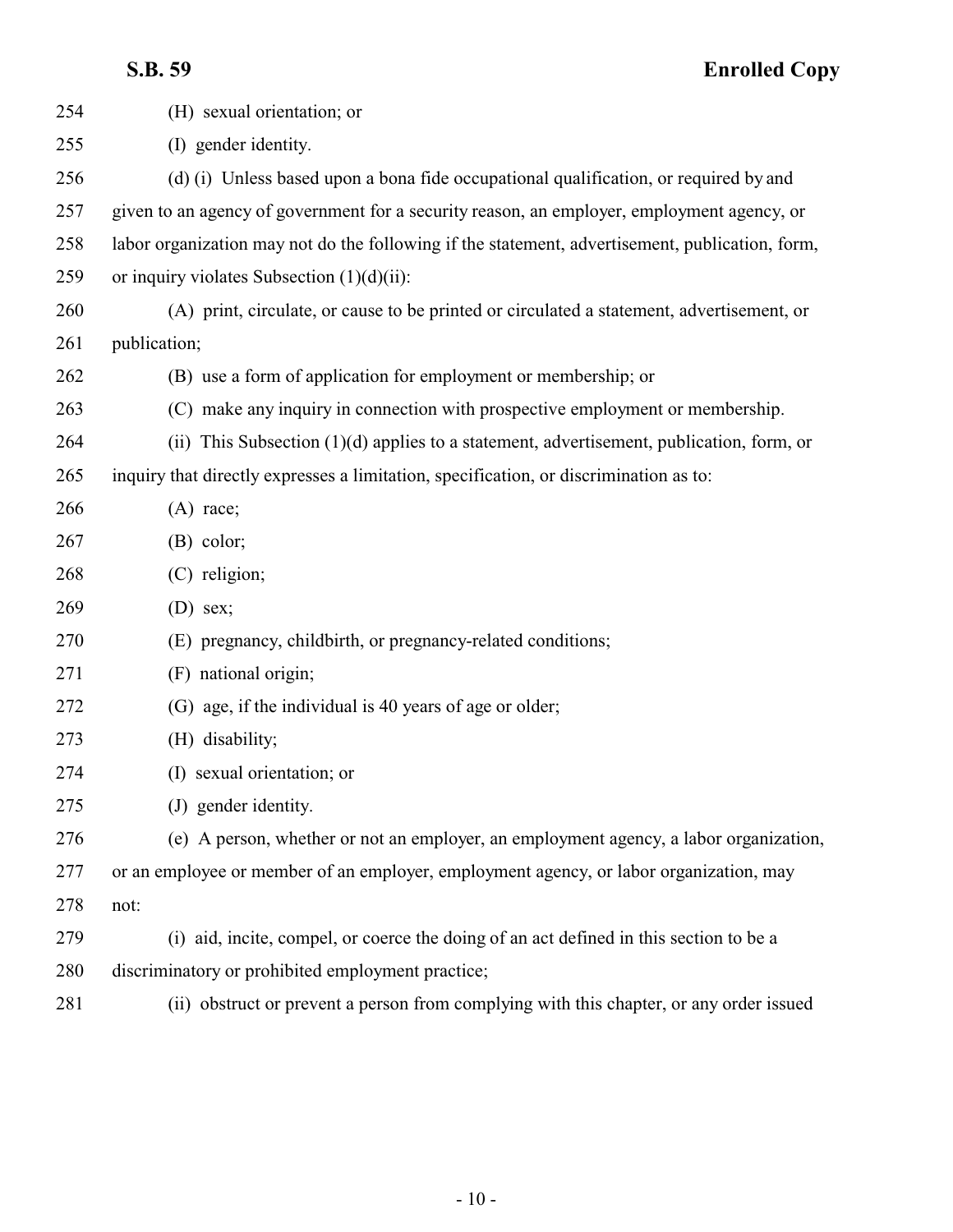| 282 | under this chapter; or                                                                            |
|-----|---------------------------------------------------------------------------------------------------|
| 283 | (iii) attempt, either directly or indirectly, to commit an act prohibited in this section.        |
| 284 | (f) (i) An employer, labor organization, joint apprenticeship committee, or vocational            |
| 285 | school providing, coordinating, or controlling an apprenticeship program or providing,            |
| 286 | coordinating, or controlling an on-the-job-training program, instruction, training, or retraining |
| 287 | program may not:                                                                                  |
| 288 | (A) deny to, or withhold from, any qualified person the right to be admitted to or                |
| 289 | participate in an apprenticeship training program, on-the-job-training program, or other          |
| 290 | occupational instruction, training, or retraining program because of:                             |
| 291 | $(I)$ race;                                                                                       |
| 292 | $(II)$ color;                                                                                     |
| 293 | $(III)$ sex;                                                                                      |
| 294 | (IV) pregnancy, childbirth, or pregnancy-related conditions;                                      |
| 295 | (V) religion;                                                                                     |
| 296 | (VI) national origin;                                                                             |
| 297 | (VII) age, if the individual is 40 years of age or older;                                         |
| 298 | (VIII) disability;                                                                                |
| 299 | (IX) sexual orientation; or                                                                       |
| 300 | (X) gender identity;                                                                              |
| 301 | (B) discriminate against or harass a qualified person in that person's pursuit of a               |
| 302 | program described in Subsection $(1)(f)(i)(A)$ because of:                                        |
| 303 | $(I)$ race;                                                                                       |
| 304 | $(II)$ color;                                                                                     |
| 305 | $(III)$ sex;                                                                                      |
| 306 | (IV) pregnancy, childbirth, or pregnancy-related conditions;                                      |
| 307 | (V) religion;                                                                                     |
| 308 | (VI) national origin;                                                                             |
| 309 | (VII) age, if the individual is 40 years of age or older;                                         |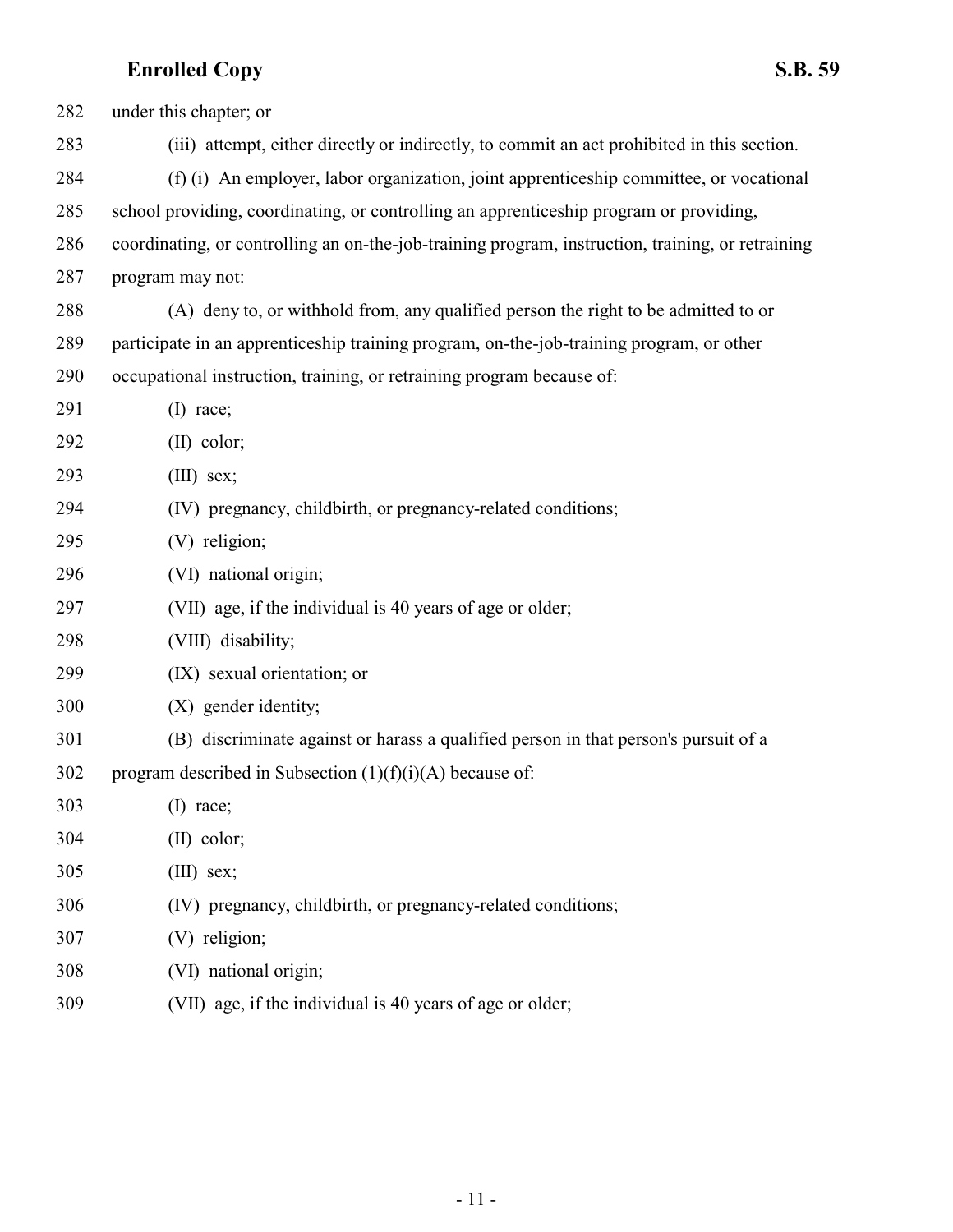| 310 | (VIII) disability;                                                                            |
|-----|-----------------------------------------------------------------------------------------------|
| 311 | (IX) sexual orientation; or                                                                   |
| 312 | (X) gender identity;                                                                          |
| 313 | (C) discriminate against a qualified person in the terms, conditions, or privileges of a      |
| 314 | program described in Subsection $(1)(f)(i)(A)$ , because of:                                  |
| 315 | $(I)$ race;                                                                                   |
| 316 | $(II)$ color;                                                                                 |
| 317 | $(III)$ sex;                                                                                  |
| 318 | (IV) pregnancy, childbirth, or pregnancy-related conditions;                                  |
| 319 | (V) religion;                                                                                 |
| 320 | (VI) national origin;                                                                         |
| 321 | (VII) age, if the individual is 40 years of age or older;                                     |
| 322 | (VIII) disability;                                                                            |
| 323 | (IX) sexual orientation; or                                                                   |
| 324 | (X) gender identity; or                                                                       |
| 325 | (D) except as provided in Subsection $(1)(f)(ii)$ , print, publish, or cause to be printed or |
| 326 | published, a notice or advertisement relating to employment by the employer, or membership in |
| 327 | or a classification or referral for employment by a labor organization, or relating to a      |
| 328 | classification or referral for employment by an employment agency, indicating a preference,   |
| 329 | limitation, specification, or discrimination based on:                                        |
| 330 | $(I)$ race;                                                                                   |
| 331 | $(II)$ color;                                                                                 |
| 332 | $(III)$ sex;                                                                                  |
| 333 | (IV) pregnancy, childbirth, or pregnancy-related conditions;                                  |
| 334 | (V) religion;                                                                                 |
| 335 | (VI) national origin;                                                                         |
| 336 | (VII) age, if the individual is 40 years of age or older;                                     |
| 337 | (VIII) disability;                                                                            |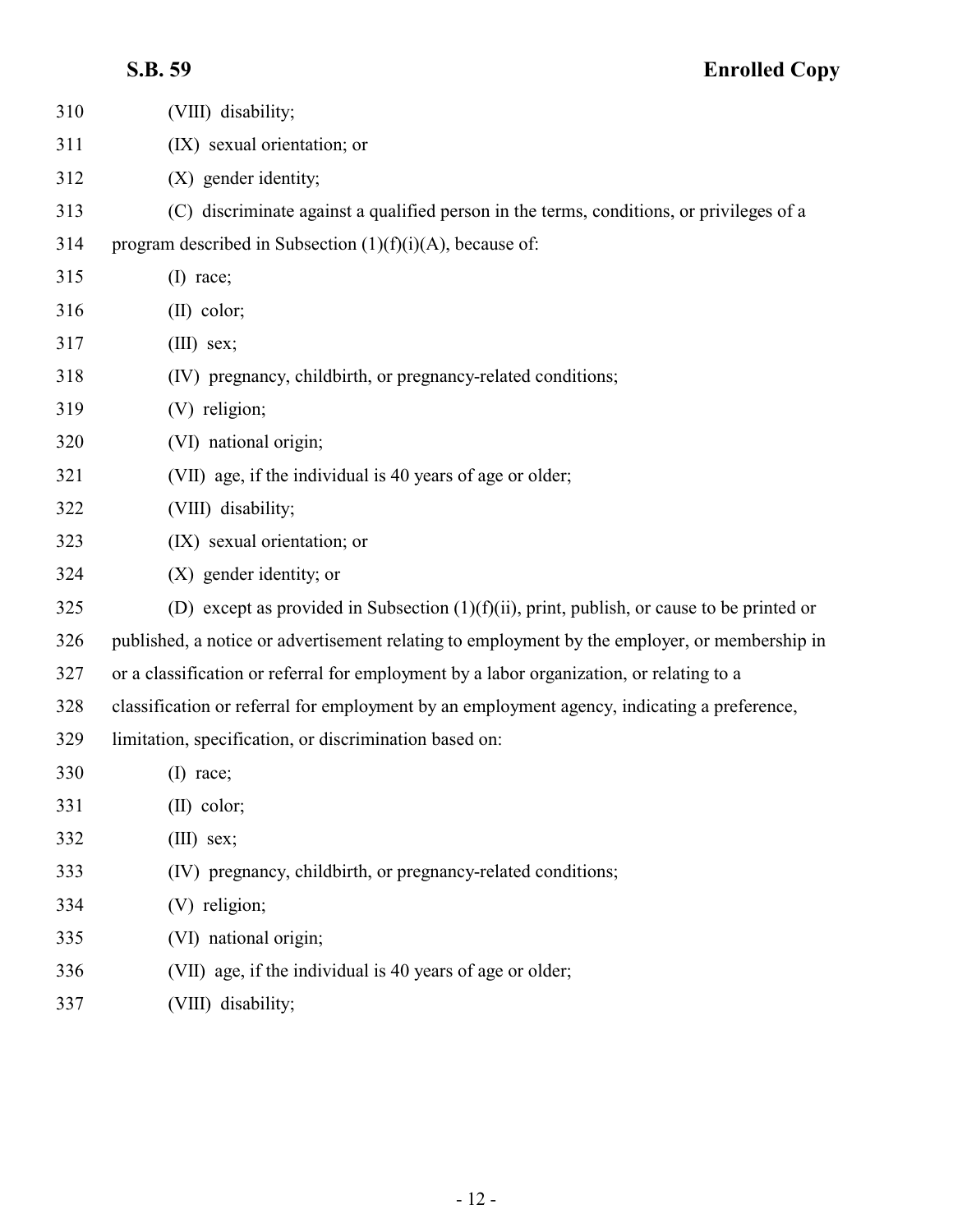| 338 | (IX) sexual orientation; or                                                                      |
|-----|--------------------------------------------------------------------------------------------------|
| 339 | (X) gender identity.                                                                             |
| 340 | (ii) Notwithstanding Subsection $(1)(f)(i)(D)$ , if the following is a bona fide                 |
| 341 | occupational qualification for employment, a notice or advertisement described in Subsection     |
| 342 | $(1)(f)(i)(D)$ may indicate a preference, limitation, specification, or discrimination based on: |
| 343 | $(A)$ race;                                                                                      |
| 344 | $(B)$ color;                                                                                     |
| 345 | (C) religion;                                                                                    |
| 346 | $(D)$ sex;                                                                                       |
| 347 | (E) pregnancy, childbirth, or pregnancy-related conditions;                                      |
| 348 | $(F)$ age;                                                                                       |
| 349 | (G) national origin;                                                                             |
| 350 | (H) disability;                                                                                  |
| 351 | (I) sexual orientation; or                                                                       |
| 352 | (J) gender identity.                                                                             |
| 353 | (g) Subject to Subsection (7), an employer may not:                                              |
| 354 | (i) refuse to provide reasonable accommodations for an employee related to pregnancy,            |
| 355 | childbirth, breastfeeding, or related conditions:                                                |
| 356 | (A) if the employee requests a reasonable accommodation; and                                     |
| 357 | (B) unless the employer demonstrates that the accommodation would create an undue                |
| 358 | hardship on the operations of the employer;                                                      |
| 359 | (ii) require an employee to terminate employment if another reasonable                           |
| 360 | accommodation can be provided for the employee's pregnancy, childbirth, breastfeeding, or        |
| 361 | related conditions unless the employer demonstrates that the accommodation would create an       |
| 362 | undue hardship on the operations of the employer; or                                             |
| 363 | deny employment opportunities to an employee, if the denial is based on the need<br>(iii)        |
| 364 | of the employer to make reasonable accommodations related to the pregnancy, childbirth,          |
| 365 | breastfeeding, or related conditions of an employee unless the employer demonstrates that the    |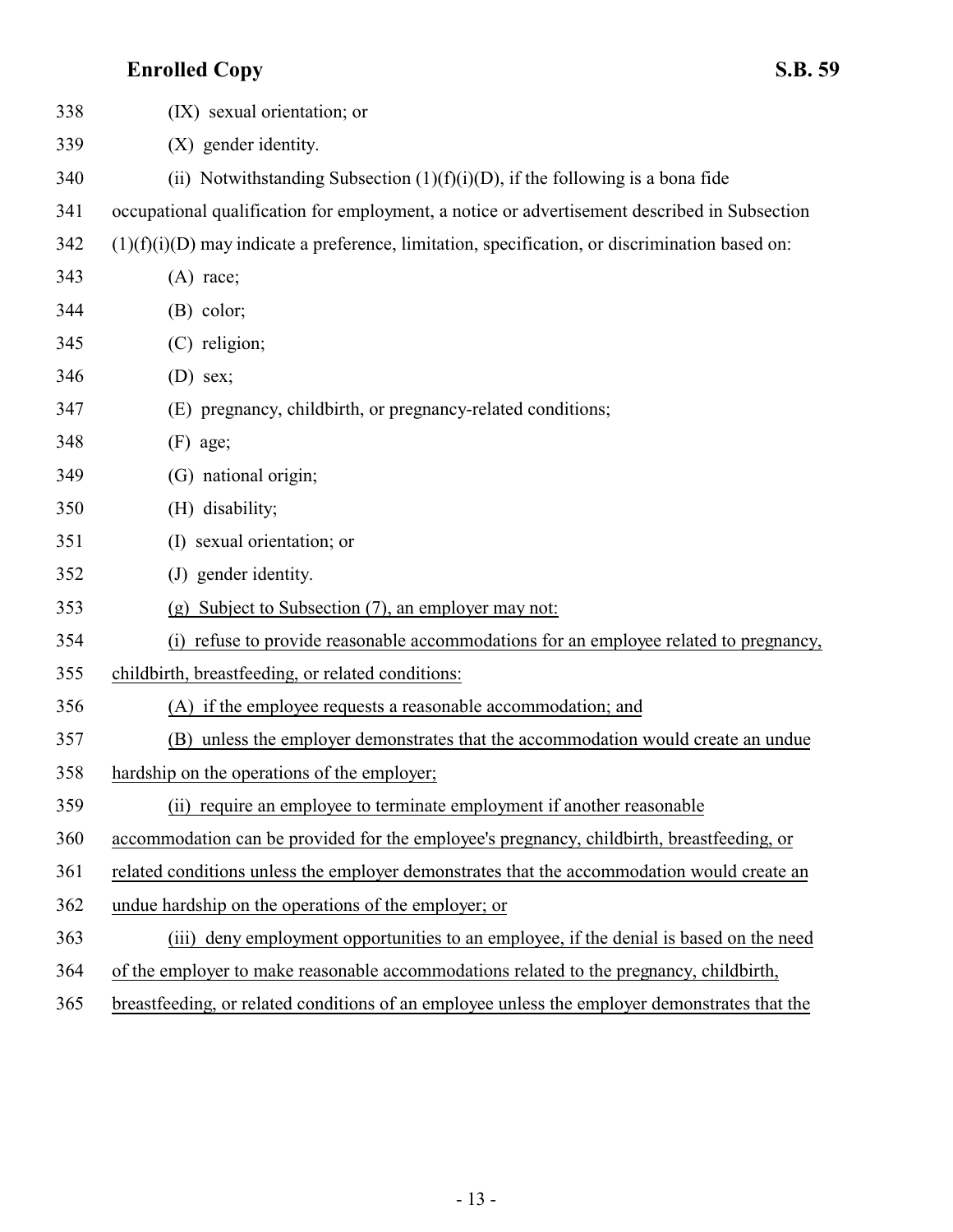| 366 | accommodation would create an undue hardship on the operations of the employer.                   |
|-----|---------------------------------------------------------------------------------------------------|
| 367 | (2) Subsections (1)(a) through (1) $[ff](g)$ may not be construed to prevent:                     |
| 368 | (a) the termination of employment of an individual who, with or without reasonable                |
| 369 | accommodation, is physically, mentally, or emotionally unable to perform the duties required      |
| 370 | by that individual's employment;                                                                  |
| 371 | (b) the variance of insurance premiums or coverage on account of age; or                          |
| 372 | (c) a restriction on the activities of a person licensed in accordance with Title 32B,            |
| 373 | Alcoholic Beverage Control Act, with respect to an individual who is under 21 years of age.       |
| 374 | $(3)$ (a) It is not a discriminatory or prohibited employment practice:                           |
| 375 | (i) for an employer to hire and employ an employee, for an employment agency to                   |
| 376 | classify or refer for employment an individual, for a labor organization to classify its          |
| 377 | membership or to classify or refer for employment an individual, or for an employer, labor        |
| 378 | organization, or joint labor-management committee controlling an apprenticeship or other          |
| 379 | training or retraining program to admit or employ an individual in the program on the basis of    |
| 380 | religion, sex, pregnancy, childbirth, or pregnancy-related conditions, age, national origin,      |
| 381 | disability, sexual orientation, or gender identity in those certain instances when religion, sex, |
| 382 | pregnancy, childbirth, or pregnancy-related conditions, age, if the individual is 40 years of age |
| 383 | or older, national origin, disability, sexual orientation, or gender identity is a bona fide      |
| 384 | occupational qualification reasonably necessary to the normal operation of that particular        |
| 385 | business or enterprise;                                                                           |
| 386 | (ii) for a school, college, university, or other educational institution to hire and employ       |
| 387 | an employee of a particular religion if:                                                          |
| 388 | (A) the school, college, university, or other educational institution is, in whole or in          |
| 389 | substantial part, owned, supported, controlled, or managed by a particular religious corporation, |
| 390 | association, or society; or                                                                       |
| 201 | (D) the growing was of the school collage intermate on other educational institution is           |

- (B) the curriculum of the school, college, university, or other educational institution is directed toward the propagation of a particular religion;
	-
- (iii) for an employer to give preference in employment to: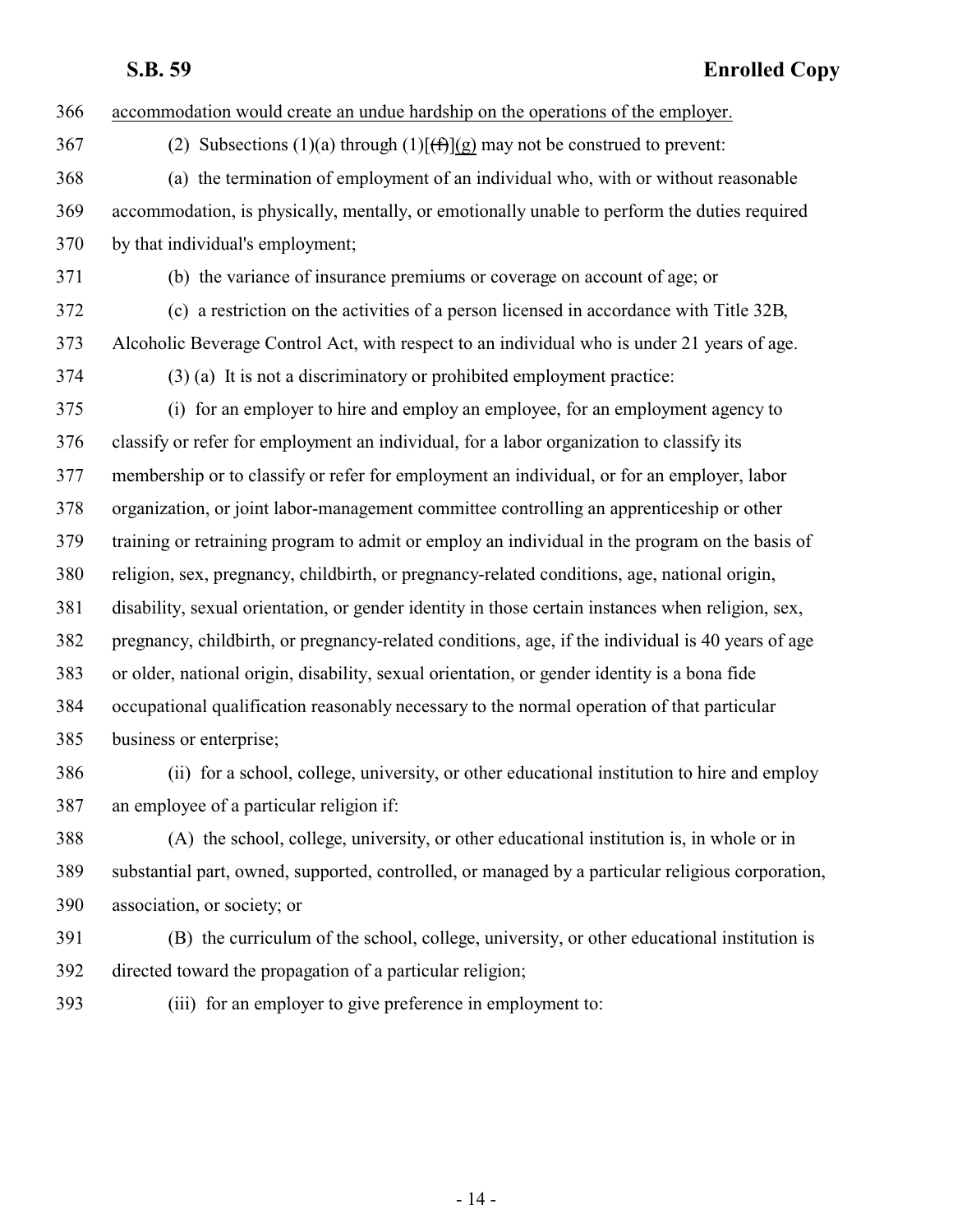(A) the employer's: (I) spouse;

(II) child; or

(III) son-in-law or daughter-in-law;

 (B) a person for whom the employer is or would be liable to furnish financial support if the person were unemployed;

 (C) a person to whom the employer during the preceding six months furnishes more than one-half of total financial support regardless of whether or not the employer was or is legally obligated to furnish support; or

 (D) a person whose education or training is substantially financed by the employer for a period of two years or more.

 (b) Nothing in this chapter applies to a business or enterprise on or near an Indian reservation with respect to a publicly announced employment practice of the business or enterprise under which preferential treatment is given to an individual because that individual is a native American Indian living on or near an Indian reservation.

 (c) Nothing in this chapter may be interpreted to require an employer, employment agency, labor organization, vocational school, joint labor-management committee, or apprenticeship program subject to this chapter to grant preferential treatment to an individual or to a group because of the race, color, religion, sex, age, national origin, disability, sexual orientation, or gender identity of the individual or group on account of an imbalance that may exist with respect to the total number or percentage of persons of a race, color, religion, sex, age, national origin, disability, sexual orientation, or gender identity employed by an employer, referred or classified for employment by an employment agency or labor organization, admitted to membership or classified by a labor organization, or admitted to or employed in, any apprenticeship or other training program, in comparison with the total number or percentage of persons of that race, color, religion, sex, age, national origin, disability, sexual orientation, or gender identity in any community or county or in the available work force in any community or county.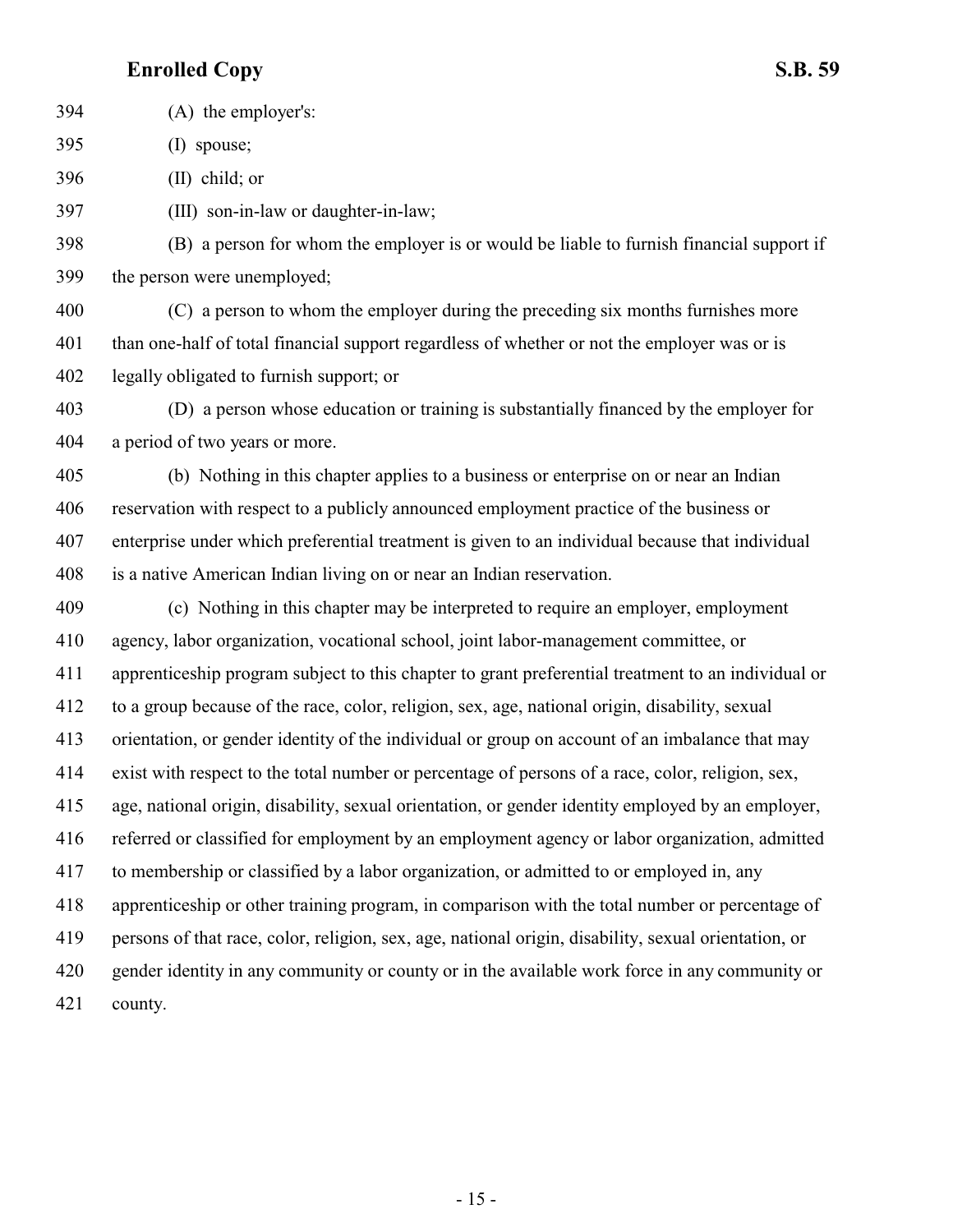| 422 | (4) It is not a discriminatory or prohibited practice with respect to age to observe the        |
|-----|-------------------------------------------------------------------------------------------------|
| 423 | terms of a bona fide seniority system or any bona fide employment benefit plan such as a        |
| 424 | retirement, pension, or insurance plan that is not a subterfuge to evade the purposes of this   |
| 425 | chapter, except that an employee benefit plan may not excuse the failure to hire an individual. |
| 426 | (5) Notwithstanding Subsection (4), or another statute to the contrary, a person may not        |
| 427 | be subject to involuntary termination or retirement from employment on the basis of age alone,  |
| 428 | if the individual is 40 years of age or older, except:                                          |
| 429 | (a) under Subsection $(6)$ ; and                                                                |
| 430 | (b) when age is a bona fide occupational qualification.                                         |
| 431 | (6) Nothing in this section prohibits compulsory retirement of an employee who has              |
| 432 | attained at least 65 years of age, and who, for the two-year period immediately before          |
| 433 | retirement, is employed in a bona fide executive or a high policymaking position, if:           |
| 434 | (a) that employee is entitled to an immediate nonforfeitable annual retirement benefit          |
| 435 | from the employee's employer's pension, profit-sharing, savings, or deferred compensation       |
| 436 | plan, or any combination of those plans; and                                                    |
| 437 | (b) the benefit described in Subsection $(6)(a)$ equals, in the aggregate, at least \$44,000.   |
| 438 | $(7)$ (a) For purposes of Subsection (1)(g), an employer may require an employee to             |
| 439 | provide a certification from the employee's health care provider concerning the medical         |
| 440 | advisability of a reasonable accommodation.                                                     |
| 441 | (b) A certification under Subsection $(7)(a)$ shall include:                                    |
| 442 | the date the reasonable accommodation becomes medically advisable;                              |
| 443 | (ii) the probable duration of the reasonable accommodation; and                                 |
| 444 | (iii) an explanatory statement as to the medical advisability of the reasonable                 |
| 445 | accommodation.                                                                                  |
| 446 | (c) Notwithstanding Subsections $(1)(g)$ and $(7)(a)$ , an employer may not require an          |
| 447 | employee to obtain a certification from the employee's health care provider for more frequent   |
| 448 | restroom, food, or water breaks.                                                                |
| 449 | (d) An employer is not required under Subsection $(1)(g)$ or this Subsection (7) to             |